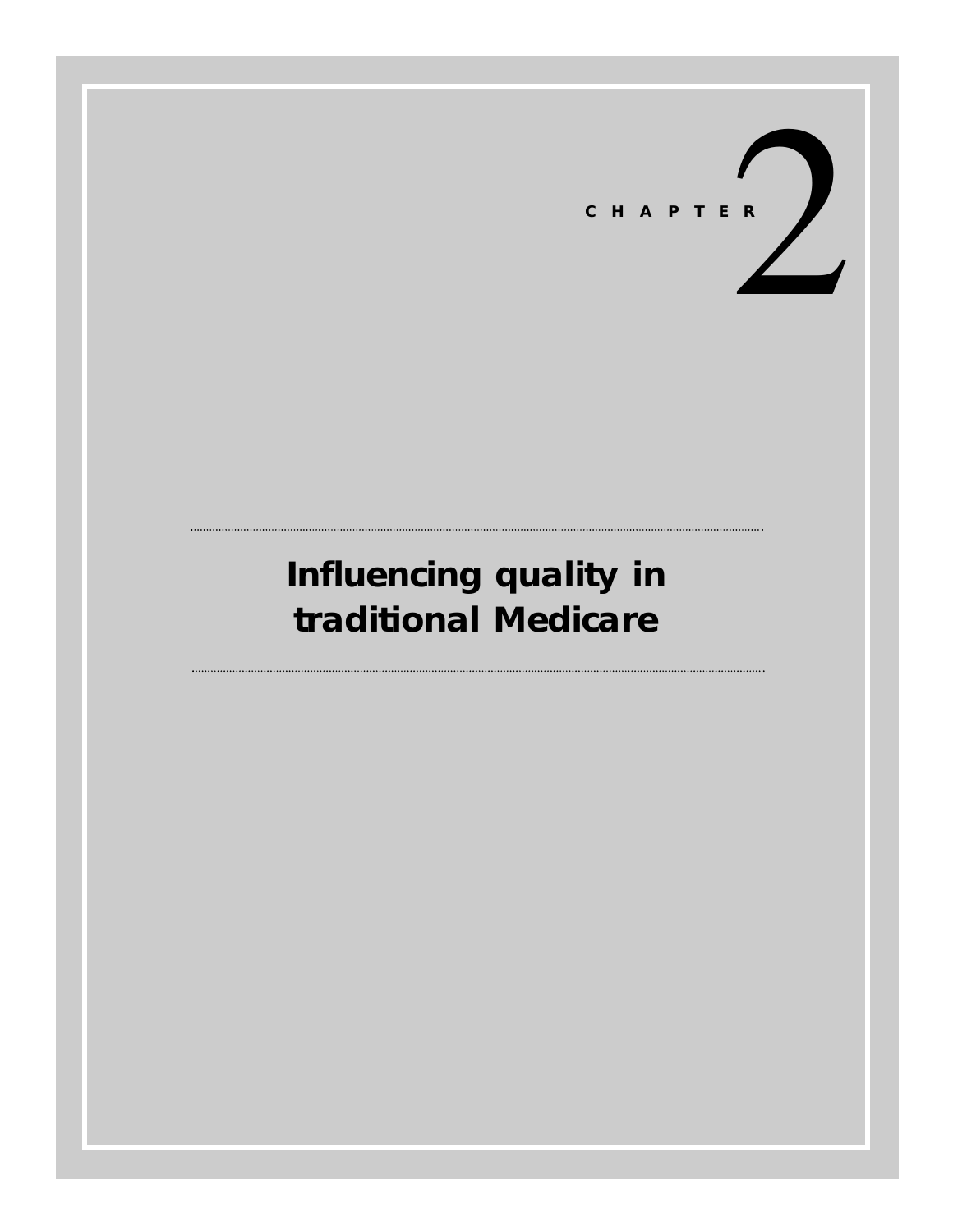# **RECOMMENDA TIONS**

- **2A** The Secretary should define and prioritize programwide goals for improving Medicare beneficiaries' care. Examples of such goals might include minimizing preventable errors in health care delivery or increasing patients' participation in their care. These goals should be periodically identified and reassessed through a formal, public process involving all stakeholders.
- **2B** The Secretary should ensure that systems for monitoring, safeguarding, and improving the quality of Medicare beneficiaries' care are, to the extent possible, comparable under traditional Medicare and Medicare+Choice and that the systems are coordinated with each other as needed to maximize opportunities to reach quality improvement goals.
- **2C** The Secretary should ensure that Medicare works with other interested parties to promote the development and use of common, core sets of quality measures that represent the full spectrum of care obtained by beneficiaries.

. . . . . . . . . . . . . . . . . . . . . . . . . . . . . . . . . . . . . . . . . . . . . . . . . . . . . . . . . . . . . . . . . . . . . . . . . . . . .

. . . . . . . . . . . . . . . . . . . . . . . . . . . . . . . . . . . . . . . . . . . . . . . . . . . . . . . . . . . . . . . . . . . . . . . . . . . . .

. . . . . . . . . . . . . . . . . . . . . . . . . . . . . . . . . . . . . . . . . . . . . . . . . . . . . . . . . . . . . . . . . . . . . . . . . . . . .

**2D** The Congress should provide HCFA with demonstration authority to test various mechanisms—such as payment incentives, preferred provider designations, or reduced administrative oversight—for rewarding health care organizations and providers that exceed quality and performance goals to counterbalance existing penalties for substandard performance.

. . . . . . . . . . . . . . . . . . . . . . . . . . . . . . . . . . . . . . . . . . . . . . . . . . . . . . . . . . . . . . . . . . . . . . . . . . . . .

**2E** The Secretary should ensure that the methods and mechanisms used to influence quality under traditional Medicare are consistent with best practices used by private health plans and purchasers.

. . . . . . . . . . . . . . . . . . . . . . . . . . . . . . . . . . . . . . . . . . . . . . . . . . . . . . . . . . . . . . . . . . . . . . . . . . . . .

**2F** The Secretary should develop and disseminate consumer-oriented information on quality of care to help beneficiaries compare enrollment options and providers. This information should include geographic area-specific information on the quality of care furnished to beneficiaries enrolled in traditional Medicare and provider-specific information on the quality of care furnished by health care facilities and practitioners participating in the program.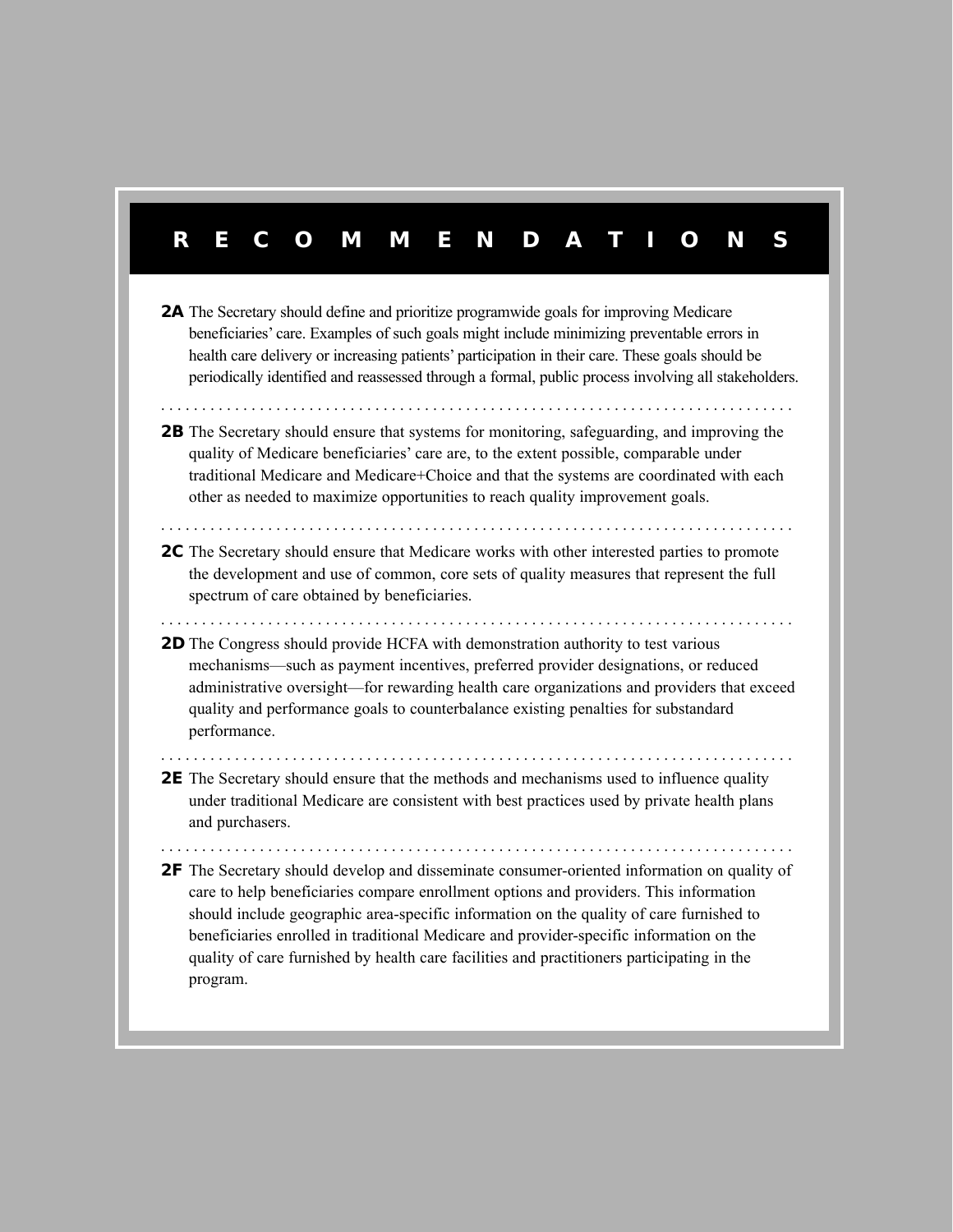

# **Influencing quality in traditional Medicare**

s Medicare continues its transition from a relatively<br>passive bill payer to a more active purchaser of health<br>care services, policymakers will need to look closely at<br>the program's systems for ensuring health care quality<br> passive bill payer to a more active purchaser of health care services, policymakers will need to look closely at the program's systems for ensuring health care quality and delivery arrangements. In Medicare, as in the private sector, the strategies, techniques, and activities used to safeguard and improve quality have evolved differently under indemnity insurance and managed care. Because of historical objectives, structural limitations, and legislative restrictions, fewer (and different) approaches are now used under traditional Medicare, compared to Medicare+Choice.

# **In this chapter**

- Medicare quality policy: overview and current issues
- Steps toward comprehensive quality assurance in Medicare
- Strengthening quality systems in traditional Medicare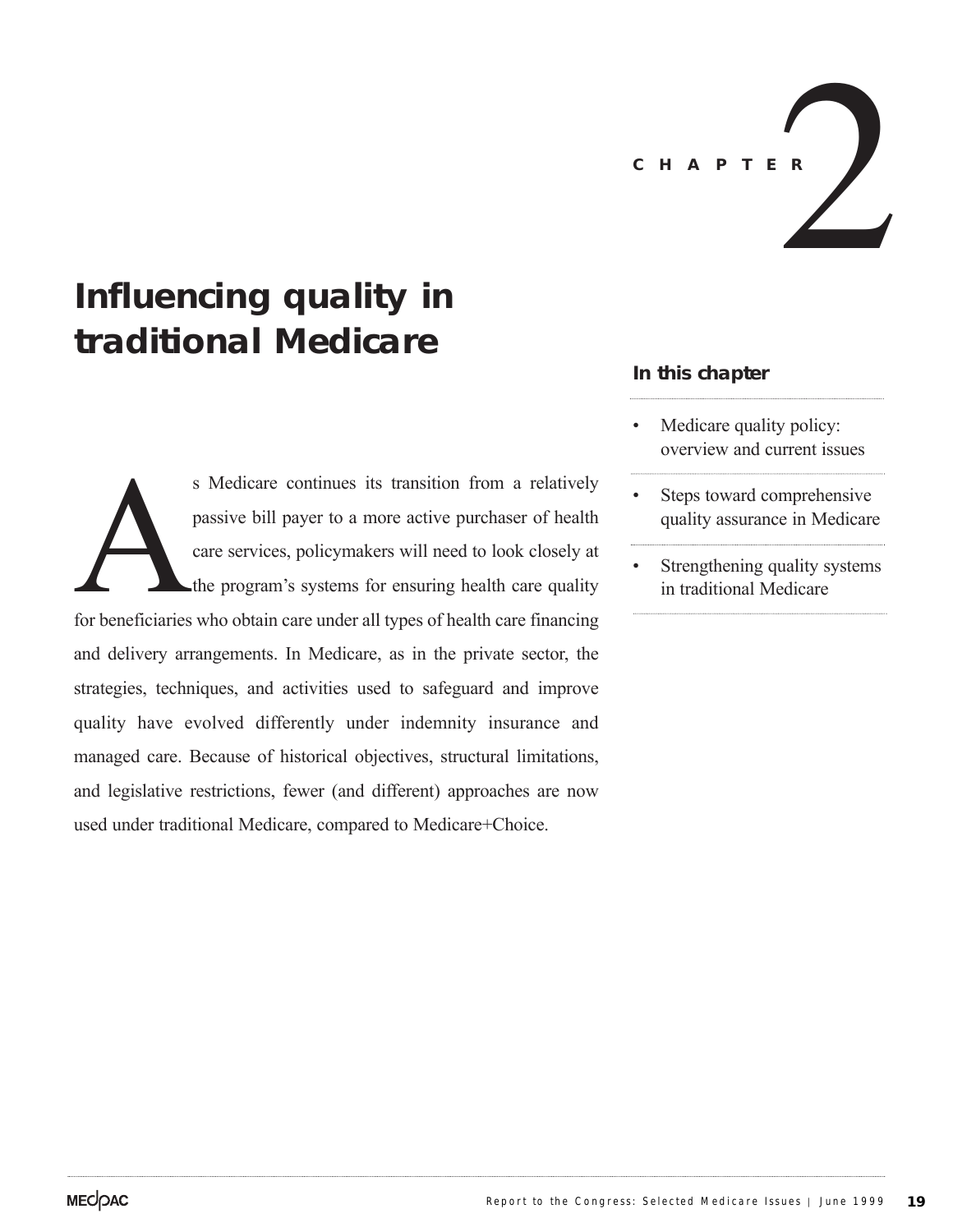Stakeholders throughout the health system are beginning to appreciate the existence of a great wealth of opportunities to improve the quality of health care. Although recent concerns about quality have centered on managed care, this exclusive focus is unwarranted. Health care quality problems—and opportunities for improvement—are not confined to one type of payment system. As noted by the President's Advisory Commission on Consumer Protection and Quality in the Health Care Industry (1998) and as evidenced by a growing and compelling health services research literature, quality problems are real, measurable, and found across all types of health care settings. The Institute of Medicine's National Roundtable on Health Care Quality likewise has reported that serious and widespread quality problems occur with approximately equal frequency in managed care and fee-forservice (FFS) systems of care (Chassin et al. 1998).

The Medicare Payment Advisory Commission (MedPAC) supports efforts by the Health Care Financing Administration (HCFA) to use its purchasing power to improve the care beneficiaries obtain under the Medicare+Choice program and would like to see similar attention extended to the traditional program, which continues to serve most beneficiaries.<sup>1</sup> State-of-theart systems for monitoring, safeguarding, and improving health care quality must be developed and implemented for the Medicare program as a whole. Using uniform quality assurance and improvement approaches, to the extent possible, would ensure a level playing field for health care providers and comparable protections for beneficiaries. Coordinated systems also offer the advantage of ensuring programwide attention to defined priorities to improve beneficiaries' health and functional abilities.

With these objectives in mind, MedPAC offers recommendations to promote both consistency and innovation in Medicare's quality initiatives. The Secretary of Health and Human Services should ensure that Medicare's efforts to promote quality in the traditional program are comparable to, and coordinated with, its efforts to address the care furnished in Medicare+Choice plans. Those efforts also should be consistent with best practices of private health care purchasers and health plans. The Secretary should define goals for quality improvement in Medicare and work with other interested parties to identify core sets of quality measures to evaluate success in meeting those goals and to provide information for beneficiaries to use in comparing enrollment options and providers. Furthermore, Medicare should create incentives for quality improvement by rewarding health plans and providers that exceed performance goals.

This chapter begins with an overview of quality assurance and improvement in Medicare that describes the origins of these efforts and underlying reasons why they have evolved differently in managed care compared with the traditional program. It then describes steps needed to move toward comprehensive quality assurance in Medicare, noting that quality systems for Medicare+Choice and the traditional program must be developed and directed in tandem if they are to fully achieve their intended effects. The final section looks at different strategies used by purchasers and health plans to influence quality and examines how those strategies are used in Medicare. It identifies important current differences in Medicare between Medicare+Choice and the traditional program and assesses the challenges to be addressed as the program works to ensure beneficiary safety, help providers improve care, promote coordination and management of care, make quality-based purchasing and payment decisions, and empower beneficiaries as informed health care consumers.

# **Medicare quality policy: overview and current issues**

As a better understanding of the nature and extent of quality problems has spread through the health system, attention has turned to the policy question of how to create systems to foster continual improvements in patient care. As the largest payer for health care services and a de facto regulator of the health system, Medicare can play a pivotal role in influencing health care quality by developing and using such systems.

# **The evolving rationale for Medicare's quality initiatives**

Given the dearth of data on health care quality up until recent years, policymakers' concerns about quality of care historically have related to efforts to control health care costs. The root source of these quality concerns was the fear of repercussions associated with introducing financial incentives to withhold care, combined with a common assumption that providing more care necessarily meant obtaining better care.

These concerns are evident in the history of quality systems in the Medicare program. The introduction of the prospective payment system for hospitals led directly to the development of the peer review system, which was designed to ensure that medically necessary care was provided in the most appropriate setting.2 The rise of Medicare managed care, under which plans are paid prospectively to meet beneficiaries' health care needs irrespective of the quantity of services delivered, similarly led to the development of the Quality Improvement System for Managed Care (QISMC), a program that will require Medicare contractors to make significant investments in systems to improve care and tools to show they have done so.

1 Approximately 84 percent of Medicare beneficiaries are enrolled in the traditional Medicare program.

<sup>2</sup> The professional standards review organizations, which preceded the peer review organizations, were charged with identifying and eliminating medically unnecessary hospitalizations and did not address quality of care.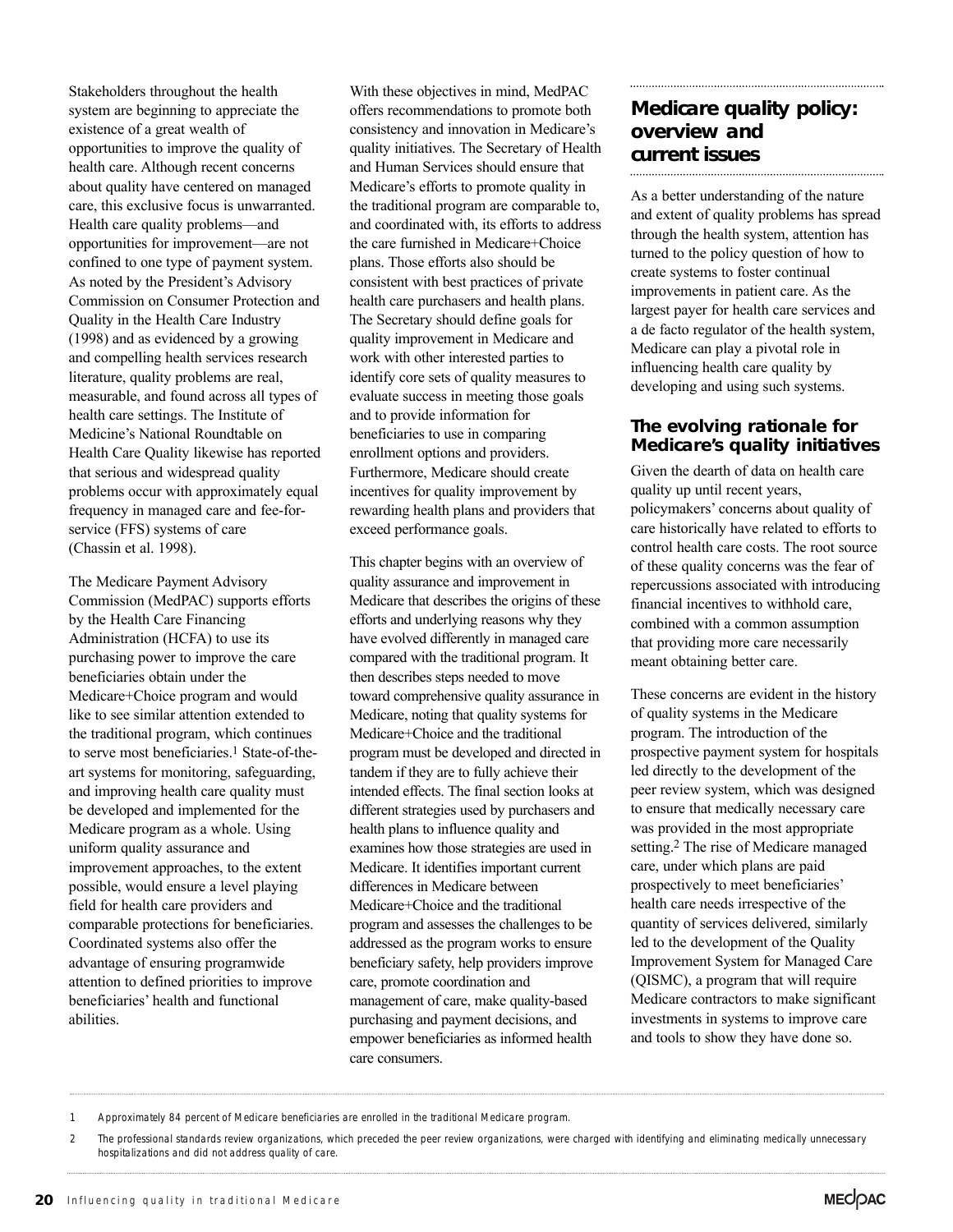The development of new information on the pervasiveness of quality problems has led to a change in the underlying rationale for policymakers' concerns about quality. Recent research has shown that quality problems exist across the entire health care system, under all financing and delivery arrangements and across all types of service sites. It also has shown that services that can improve patients' health and functioning are underused even when providers have financial incentives to provide them, that errors needlessly occur because of poorly designed health care processes and systems, and that many medical services are furnished that offer no benefit and that even may expose patients to unnecessary risk.3 These findings highlight the importance of systemwide, comprehensive quality assurance and improvement.

#### **Objectives and orientation of quality assurance and improvement activities**

The objectives for quality assurance in Medicare have changed over time. The philosophy underlying the establishment of Medicare's peer review organizations (PROs), originally instituted to provide retrospective case reviews of the hospital care that beneficiaries obtained, was to ensure that beneficiaries' care was at least no worse than that obtained by the rest of the population. Given this orientation, PROs were responsible for uncovering incidents of poor quality care. The Institute of Medicine and other influential groups criticized this approach and called for changing Medicare's quality initiatives from punitively focusing on outliers to improving systems and processes associated with health care delivery (Lohr 1990). Medicare since has adopted a different objective, continuous quality improvement, under which quality is regularly assessed, addressed, and reassessed. This objective is reflected in many, if not most, of Medicare's current

quality initiatives for health care providers and health plans, and is consistent with the current responsibilities of the quality improvement organizations  $(OIOs).4$ 

The issue of whether to orient quality initiatives toward care provided to individuals or to populations is of current interest in the health policy and public health communities. Medicare's systems currently provide a blend of both, featuring individual protections and quality safeguards combined with population-based measurement and improvement initiatives. The emphasis has been on the latter, however, since the QIOs' contractual obligations changed in the early 1990s to emphasize profiling of physician practice patterns over retrospective review of individual episodes of care (Jencks and Wilensky 1992).

# **Medicare's role in addressing quality**

Differences in Medicare's responsibilities under the traditional program and risk contracting arrangements suggest that some differences in the nature and scope of activities the program uses to safeguard and improve quality might be appropriate. Under the traditional program, Medicare performs both those functions normally associated with a health care purchaser (payment for care) and those normally undertaken by a health plan (insurance and administrative functions). By contrast, Medicare risk arrangements limit the program's role to that of health care purchaser.

Because Medicare's responsibilities under the traditional program include those of both health care purchaser and health plan, the program conceivably could employ strategies associated with both roles in its efforts to influence health care quality. To date, however, the traditional Medicare program has

adopted few of the quality assurance and improvement strategies many health plans use to influence care.

Medicare has assumed a variety of roles in its quality assurance and improvement policies but has adapted them differently in the traditional and managed care programs and across various provider types, including hospitals, physicians, skilled nursing facilities, and home health agencies. These roles include ensurer of safety, or beneficiary protector; quality improvement partner; empowerer of the beneficiary, or consumer advocate; and active purchaser of health care. Qualityoriented health care management is another strategy that Medicare does not use now, but could use in the future. Historical objectives, technical constraints, and legislative restrictions have contributed to the current, significant difference in quality programs across Medicare.

Legislative restrictions constrain the extent to which Medicare can employ certain strategies and activities used by private purchasers and health plans to influence health care quality. Among those restrictions posing the greatest constraints are a prohibition on constraining beneficiary choice of providers and a prohibition on Medicare's interference in the practice of medicine, which might be interpreted to preclude a wide range of quality-based purchasing or management activities. Some Medicare policy experts have suggested that these constraints need to be revisited if traditional Medicare is to be able to compete with private health plans on quality and cost parameters (Etheredge 1998, Scanlon 1998). Absent such flexibility, Medicare will be unable to introduce many health care management and purchasing strategies that could be used to affect quality in the traditional program.

<sup>3</sup> Chapter 3 of this report considers the issue of Medicare's role in addressing the problem of health care errors.

<sup>4</sup> The organizations now prefer to be called quality improvement organizations because they believe this name reflects the scope and orientation of their current responsibilities better than peer review organizations, the term used in statute and by HCFA.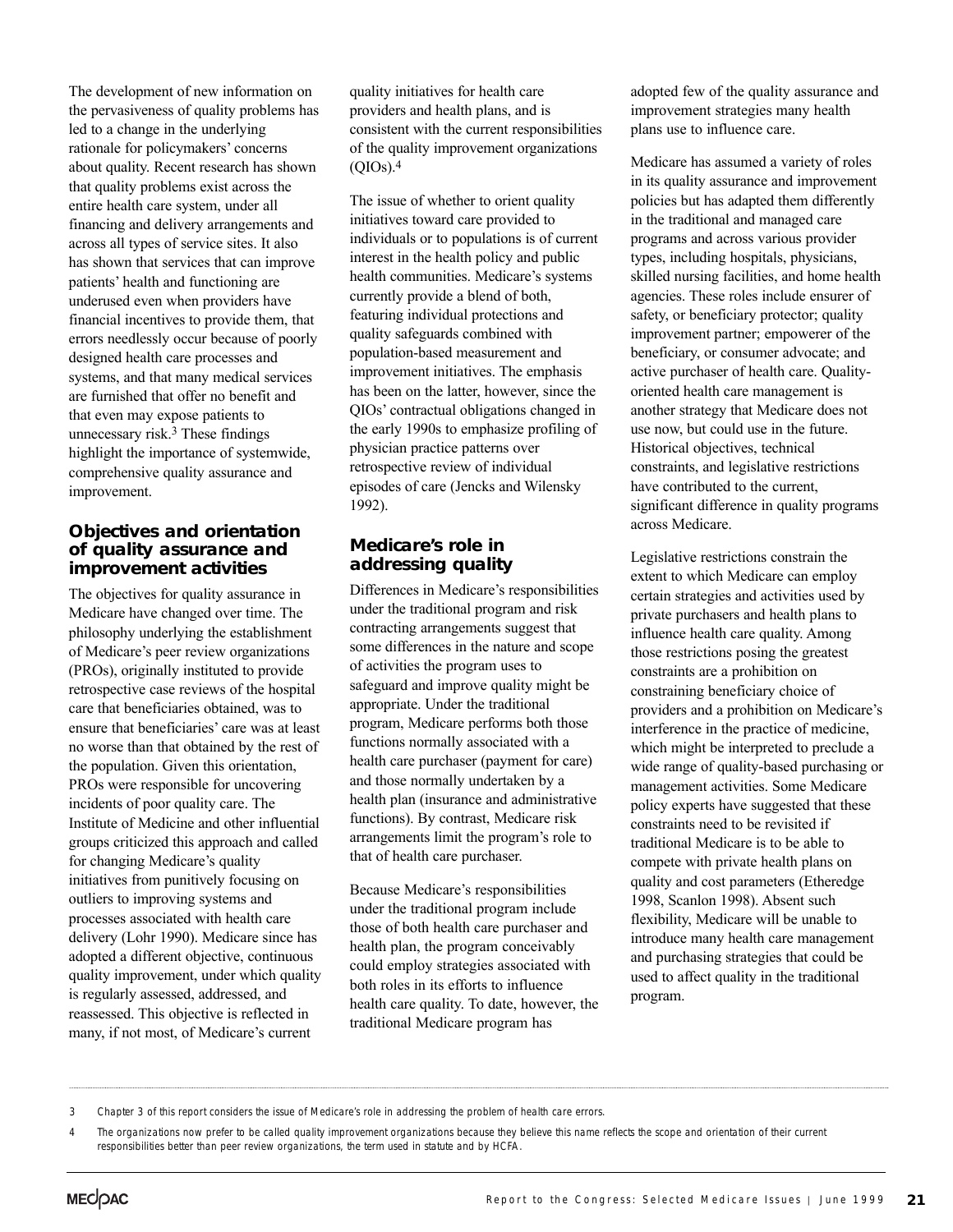# **Establishing accountability for quality**

In the Medicare+Choice program, health plans (or their sponsoring organizations) serve as Medicare's contractors and natural units of accountability, but Medicare's traditional program holds numerous actors accountable for the quality of care provided. At present, Medicare holds:

- individual practitioners responsible for providing appropriate care in discrete episodes,
- health care facilities responsible for meeting participation standards, and
- QIOs responsible for improving quality at the state level.

Under the Medicare+Choice program, health plans are responsible for ensuring that beneficiaries receive the care they need. No similar accountability exists under the traditional program, although it might rest in part with the beneficiary, in part with the program, and in part with the beneficiary's primary care provider (where such a relationship has formed).

Traditional Medicare lacks some of the accountability mechanisms of Medicare's health plan contracting arrangements. Among the most essential differences is that providers under traditional arrangements do not assume responsibility for defined populations of beneficiaries. The absence of such responsibility makes it difficult to evaluate the care delivered to a defined population. For instance, it is possible to calculate a health plan's influenza vaccination rate by dividing the number of enrollees by the number vaccinated during a particular period of time. A similar calculation can be made for the traditional program as a whole or for any defined geographic area with a sufficient population. But because no individual physician or group of physicians is responsible for providing this service to any particular beneficiary under traditional Medicare,

the program lacks the direct accountability that exists under contracting arrangements.

On the other hand, establishing meaningful accountability under contractual arrangements with health plans can be compromised by a different type of concern. Specifically, extensive overlap among provider networks can reduce a purchaser's ability to differentiate plans meaningfully on the quality of care they provide or other important aspects of performance. The Buyers' Health Care Action Group, a group purchasing cooperative in Minneapolis, addressed this problem by contracting directly with networks of providers and restricting providers' ability to participate in multiple networks. As a larger, market-driving purchaser with public responsibilities and accountability, however, Medicare would face numerous challenges in adopting such an approach.

# **Steps toward comprehensive quality systems in Medicare**

MedPAC offers five recommendations to strengthen Medicare's ability to provide comprehensive quality assurance to all beneficiaries, irrespective of their choice of health care financing and delivery arrangements or the providers seen. The Commission calls for the program to:

- define and prioritize goals for improving beneficiaries' care,
- structure quality improvement efforts to be comparable and coordinated programwide,
- work with other stakeholders to ensure investment in the quality measures and health information systems needed to assess quality,
- establish positive incentives for quality improvement, and
- use quality improvement mechanisms and methods that are consistent with best practices.

# **Establishing programwide goals for improvement**

The complexity and interrelatedness of today's health system suggest that quality improvement goals need to be consistent at a broad, comprehensive level. Health care providers rarely work in isolation; the health system has developed increasingly complex relationships among health care providers and organizations. For example, one physician might participate in Medicare, Medicaid, and several managed-care and indemnity health plans while maintaining admitting privileges at one or more hospitals. In such a system, disparate agendas to improve quality sponsored by different payers, plans, professional organizations, facilities, and private accrediting bodies are likely to diffuse into limited relevancy. They also are likely to yield inefficient use of quality improvement resources.

At present, HCFA separately defines quality improvement priorities for QIOs and for health plans participating in Medicare+Choice. The six national priorities for quality improvement that HCFA will require QIOs to address during the current three-year contracting cycle are acute myocardial infarction, diabetes, congestive heart failure, pneumonia, stroke/transient ischemic attack/atrial fibrillation, and breast cancer. Health plans, by contrast, are required under QISMC to conduct two quality improvement projects annually, one that the plan defines to target its enrollees' specific health care quality concerns and a national project determined by HCFA (diabetes in 1999).

By defining programwide quality improvement goals that provide a framework for selecting operational improvement goals, Medicare could benefit both from a clearer focus on issues important to beneficiaries' care and increased programwide coordination of efforts to address those issues.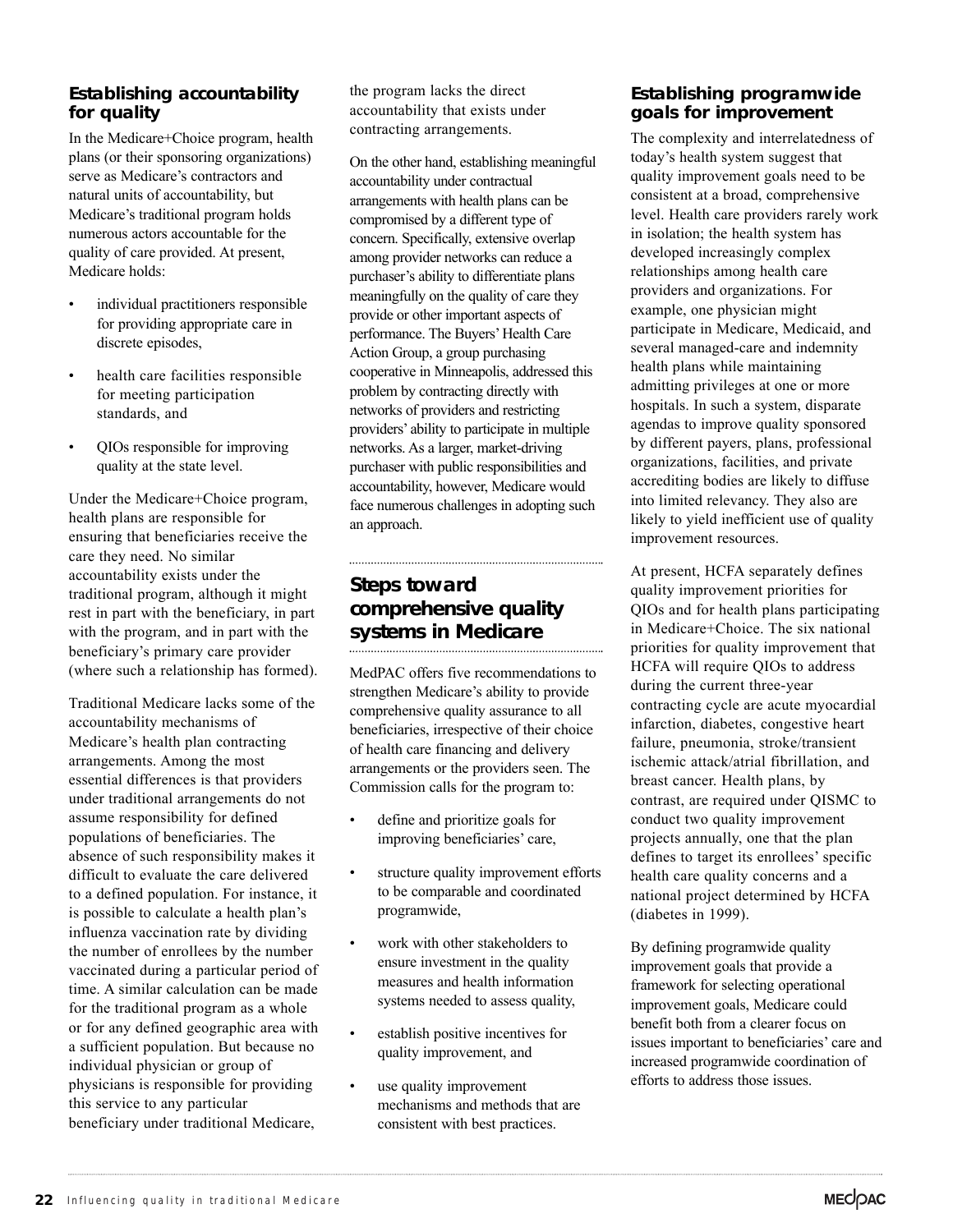# **RECOMMENDA TION 2A**

**The Secretary should define and prioritize programwide goals for improving Medicare beneficiaries' care. Examples of such goals might include minimizing preventable errors in health care delivery or increasing patients' participation in their care. These goals should be periodically identified and reassessed through a formal, public process involving all stakeholders.** 

At the program level, goals for improvement need to be sufficiently broad to encompass quality issues that affect beneficiary care under all payment arrangements and at all service sites. These goals can be used to define specific improvement projects for health care organizations or facilities. For example, if Medicare were to adopt reducing errors in health care delivery as a quality improvement goal, hospitals participating in Medicare might establish targets for reducing medication errors, while quality improvement organizations and health plans might focus on errors that occur in providing certain ambulatory care services.

The process used to define and prioritize goals for improving Medicare beneficiaries' care will be key in determining the success of that effort. Selecting appropriate quality improvement goals will require the program to draw on public health experts, providers, beneficiary representatives, private accreditation and quality improvement organizations, and others who can help weigh the evidence, set priorities among competing goals, and assess the potential for improvement in particular areas. To focus attention and conserve health care resources, the program also should consider how potential goals for improving beneficiary care relate to the quality improvement goals established by prominent public and private groups. Medicare's goals must be periodically revisited and revised as new data become available, new opportunities for improvement are identified, and existing goals are met.

#### **Structuring quality improvement efforts**

Medicare is one program involving numerous distinct payment systems and service sites. Separate quality systems focusing on different health objectives are unlikely to have the impact that one cohesive, coordinated system might.

#### **RECOMMENDA TION 2B**

**The Secretary should ensure that systems for monitoring, safeguarding, and improving the quality of Medicare beneficiaries' care are, to the extent possible, comparable under traditional Medicare and Medicare+Choice and that the systems are coordinated with each other as needed to maximize opportunities to reach quality improvement goals.**

Medicare's quality systems for different health care delivery settings have evolved independently, meaning that the strategies for ensuring and improving quality and the tools for assessing progress have been only minimally coordinated. By creating uniformity in quality initiatives across payment systems and service settings, Medicare could ensure fairness for providers and comparable protections to beneficiaries under traditional Medicare and Medicare+Choice. At the same time, maintaining distinct quality assurance and improvement programs for specific types of health care (such as home health care or hospital care) ensures focused attention on the quality issues of greatest importance in those areas.

Addressing many health care quality concerns, particularly those relating to chronic disease and disability, also requires a coordinated effort that goes beyond focused service-site-specific quality initiatives. To enable QIOs to address such sophisticated improvement goals, Medicare might need to give the organizations more tools to obtain data that represent the full spectrum of care. For example, Medicare might require health care facilities and organizations participating in the program to contract with the QIOs.

### **Investing in tools for assessing quality**

Strengthening Medicare's traditional quality program will require investments in new tools for assessing quality. Medicare needs measures of health care quality to evaluate the performance of individual health plans, the program as a whole, each type of health care financing and delivery arrangement, and the health care facilities and practitioners participating in the program. Health care organizations and providers need information systems that enable them to report on the quality of care they furnish accurately and efficiently.

#### **Quality measures and measurement methods**

The program needs quality measures that reflect the full spectrum of health care beneficiaries use. To ensure the efficient use of resources and to avoid diffusing the incentives for improvement created by measuring and reporting on particular aspects of care, the development and use of such measures must be coordinated among health care purchasers, health plans, providers, consumer representatives, and others interested in information on quality.

# **RECOMMENDA TION 2C**

**The Secretary should ensure that Medicare works with other interested parties to promote the development and use of common, core sets of quality measures that represent the full spectrum of care obtained by beneficiaries.**

Quality and performance measurement is a critical part of nearly every modern quality assurance and improvement effort. Measures can be used to identify opportunities for improvement, evaluate success in doing so, and compare alternative health care providers. The ability to measure quality creates a vast new array of quality improvement strategies not previously feasible.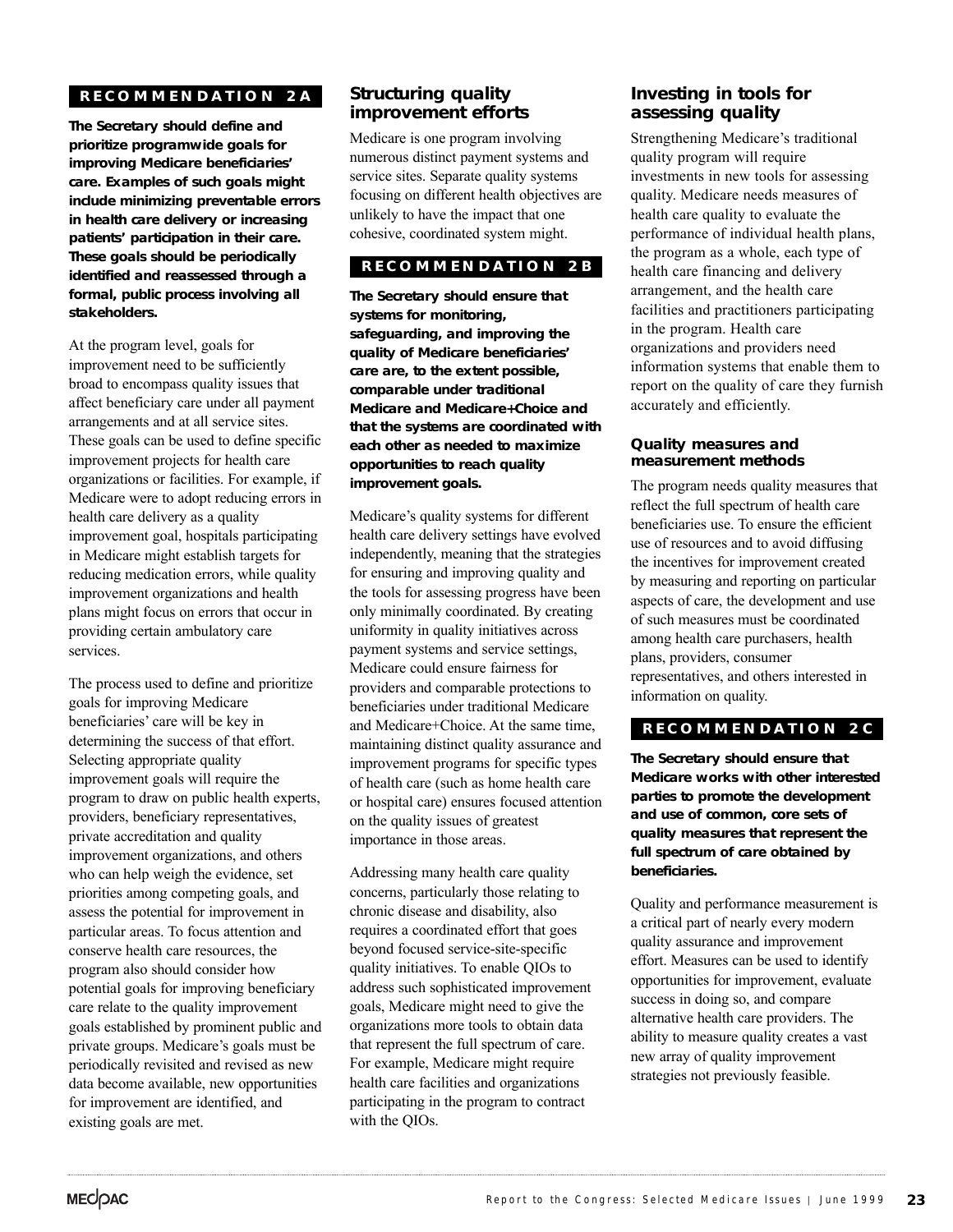Only within the past few years have quality measures become available to assess the care provided to the elderly and disabled Medicare population. Measures for evaluating the care provided to beneficiaries enrolled in managed care plans were developed as part of the Health Plan Employer Data and Information Set (HEDIS). One performance measure developed as part of Medicare HEDIS, the Health Outcomes Survey (HOS), represents the first global outcome measure available for assessing beneficiaries' health status.<sup>5</sup> Surveys designed to assess Medicare beneficiaries' experiences in obtaining care under both managed care and fee-for-service arrangements were developed as part of the Consumer Assessment of Health Plans (CAHPS) initiative.

Some of the new tools for Medicare quality assessment, including both HEDIS and CAHPS, were developed with private-sector quality organizations, employers, and other stakeholders. Cooperative development adds to the value of the resulting products by ensuring a common purpose and approach, even though specific measures may vary because of differences in the populations, data issues, or other differences between Medicare and private-sector insurance programs. A private-sector organization now in development, the National Forum for Health Care Quality Measurement and Reporting, may provide an opportunity for HCFA to expand its work with other stakeholders to define common interests in quality measurement and to coordinate means for collecting data on quality. 6 The Performance Measurement Coordination Council—established to coordinate the efforts of three national accreditation programs that promote use of quality measures—also might provide a vehicle for accomplishing these goals.

Limitations in quality measurement methods continue to present challenges, however. For example, to make fair comparisons among health plans or providers, risk adjusters are needed to account for differences in underlying populations. Because measures of health care outcomes are believed to be more sensitive to such differences, HCFA uses measures of health care processes to make comparisons across health plans and outcome measures to evaluate performance within a plan over time. The HOS, an exception to this rule, will be risk adjusted, although the methods used for making adjustments have yet to be worked out. Other technical problems relate to the ability to report accurate measures. HCFA's audits of HEDIS performance data reported by plans have revealed significant problems in the accuracy of reported data due to incomplete encounter data, difficulty in integrating data from various providers, errors in using quality measurement techniques, and other issues. Many such problems have been attributed to limited experience with quality measurement.

An additional issue is the uneven progress in developing quality measurement methods, with greater advances in methods applicable to managed care arrangements than with those for traditional Medicare. For example, measuring the quality of care provided in individual physicians' offices presents at least two technical challenges. The first is insufficient sample sizes to conduct reliable measurement using many existing measures. The second is defining the denominator to be used in making measurements. Under traditional Medicare, beneficiaries can see as many or as few providers as they wish and do not necessarily have a primary care physician who accepts responsibility for coordinating and managing their care.

Because reporting data on performance creates strong incentives to improve, quality measures should focus on the health care processes and outcomes that are important for beneficiaries' health and functional status. Measures to assess many important aspects of the quality of beneficiaries' care are still lacking. For example, many more measures of preventive care have been developed than for chronic care. In addition, few measures have been developed to assess the effectiveness of efforts to coordinate care across service sites. To use comparable quality systems across Medicare's delivery settings, quality measures that reflect the full spectrum of beneficiary care provided at all types of service sites must be developed and used.

#### **Heath data and information systems**

Numerous types of data from various sources are used in quality measurement, including:

- administrative data, such as enrollment records or claims;
- medical data, including information from medical records and clinical laboratory reports; and
- survey data, including information on patients'satisfaction with their health care, experiences obtaining care, or health and functional status.

Although some of the data used in quality measurement are collected to serve in other administrative functions or care management efforts, accessing these data for quality measurement purposes can be challenging. Using such data can be prohibitively expensive, particularly because many types of health data, including medical records, are stored primarily in written form. For example, health plans' costs associated with HEDIS performance measurement were

5 The Health Outcomes Survey was known until recently as Health of Seniors. HCFA changed the name when it decided to expand use of the survey to include disabled beneficiaries.

6 The President's Advisory Commission on Consumer Protection and Quality in the Health Care Industry recommended developing such an organization to promote effective and efficient measurement of health care quality throughout the health system.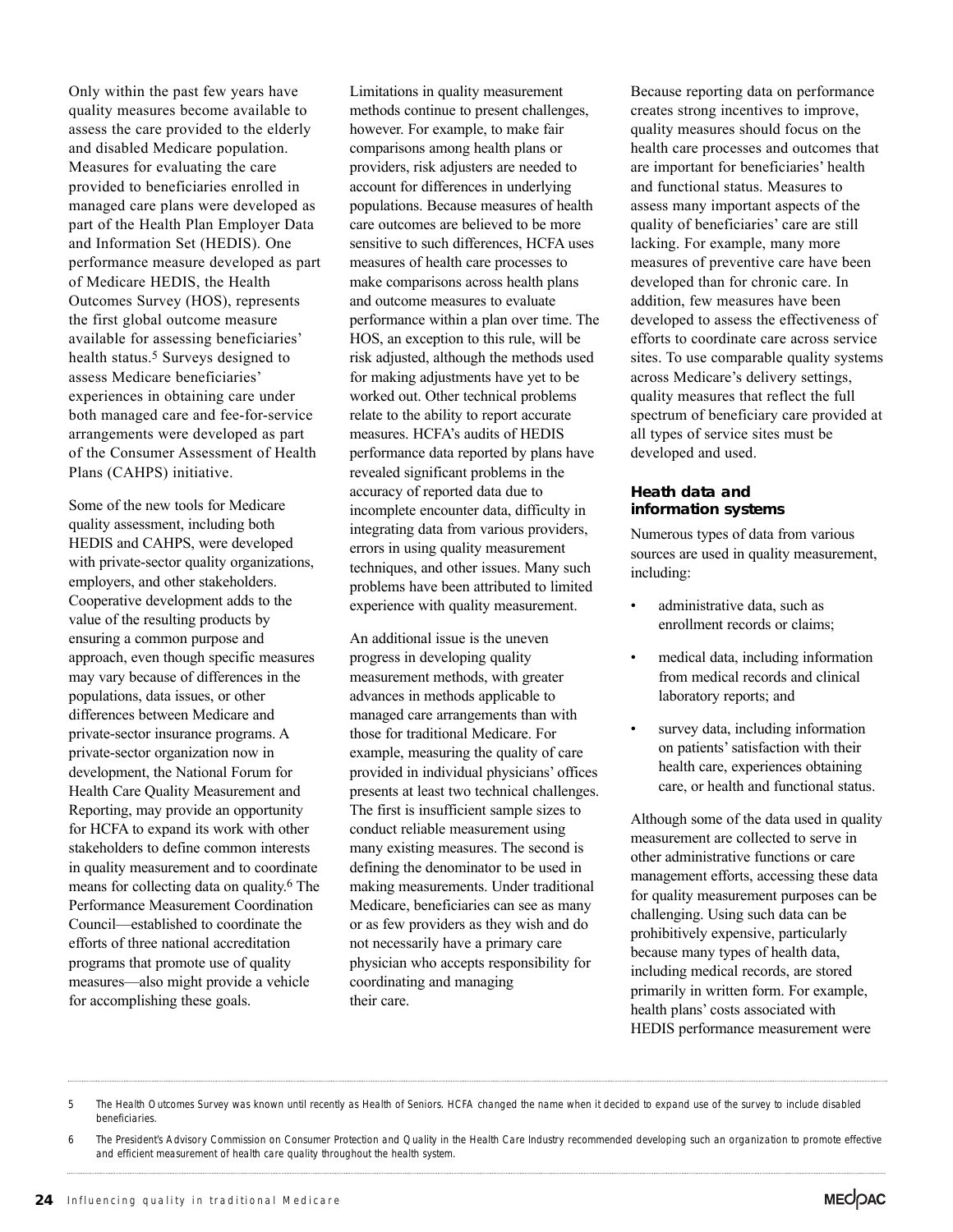estimated to range from \$20,000 to \$700,000 per measure (Eddy 1998). Privacy concerns present barriers to collecting or accessing certain types of data, particularly data that are traceable to individual patients. Finally, depending on how they are structured, health care organizations and payers may not have easy access to data collected by individual providers.

Health care providers and plans need accurate and reliable information systems to collect the data used to measure health care quality. To foster accurate and efficient quality measurement, a number of steps are needed. First, a number of elements of data collection must be standardized, including elements of data sets and terminology. Second, health data systems must be automated to allow for easier transfer and use of data. Third, information collection systems need to be designed so as not to create new record keeping and paperwork burdens for physicians and other health care providers. Finally, privacy concerns must be addressed by developing appropriate encryption methods and by limiting access to data to authorized users.

Medicare is confronting these challenges as it implements quality measurement and reporting systems for health care providers and organizations participating in the program. A notable example is the Outcomes and Assessment Information Set (OASIS), developed to collect information on patient functioning and health status in the home health setting. HCFA originally planned to require submission of OASIS data by participating home health agencies beginning in April 1999 but delayed implementing this requirement until further notice because of privacy concerns.

# **Establishing incentives for quality improvement**

Another issue Medicare must address in considering its traditional quality initiatives is the extent to which the program relies on performance incentives versus penalties for substandard

performance. Medicare's current policies include sanctions for health care organizations and providers who fail to meet minimum standards of quality and beneficiary safety but no rewards or other incentives to exceed performance expectations.

# **RECOMMENDA TION 2D**

**The Congress should provide HCFA with demonstration authority to test various mechanisms—such as payment incentives, preferred provider designations, or reduced administrative oversight—for rewarding health care organizations and providers that exceed quality and performance goals to counterbalance existing penalties for substandard performance.**

With the development of better tools for evaluating quality, Medicare increasingly has the ability to distinguish among poor performers, adequate performers, and exceptional performers. Until recently, establishing performance-based incentives was not possible because most of Medicare's standards for providers and organizations were structural (such as licensure or use of an internal quality assurance program), meaning the standards could either be met or not met, but not exceeded.

Under its new quality system for managed care plans participating in Medicare, HCFA will have information to distinguish among the levels of performance and health care quality its contractors provide. The agency expects to define a floor level of performance by designating minimum quality standards that plans must meet or risk contract renewal. Conceivably, however, HCFA also could establish benchmarks of performance and incentives for plans to attain those levels. Possible incentives could include designating excellent plans in comparative materials provided to help beneficiaries make enrollment decisions, differentiating beneficiary premiums to steer enrollment toward better plans, or linking Medicare payments to the health plans to quality

findings through a performance-based payment system. The program also might find a way to relieve exceptional performers from some of the burden of demonstrating compliance with the program's rules, perhaps by reducing the frequency of compliance reviews.

Performance incentives also might be established in the traditional program to reward exceptional performance. Certain sectors of the health care delivery system have quality measurement systems that might be developed for use in this manner, but limitations in the ability to assess and compare quality routinely in most sectors, including hospitals and individual physicians' offices, limit widespread implementation in the short term.

#### **Using strategies that are consistent with best practices**

Although differences in the nature or extent of Medicare's quality assurance and improvement activities under the traditional program and Medicare+Choice could appropriately reflect the differences in Medicare's responsibilities under those programs, all of Medicare's qualityrelated activities should be consistent with best practices.

# **RECOMMENDA TION 2E**

**The Secretary should ensure that the methods and mechanisms used to influence quality under traditional Medicare are consistent with best practices used by private health plans and purchasers.**

As one of the largest purchasers of health care, Medicare has considerable influence over the industry, and the strategies and activities relating to quality that it adopts affect providers, plans, and consumers nationwide. Therefore, decisions about where to focus Medicare's resources and attention, in terms of quality assurance and improvement strategies, determine directions for the industry and affect all health care consumers.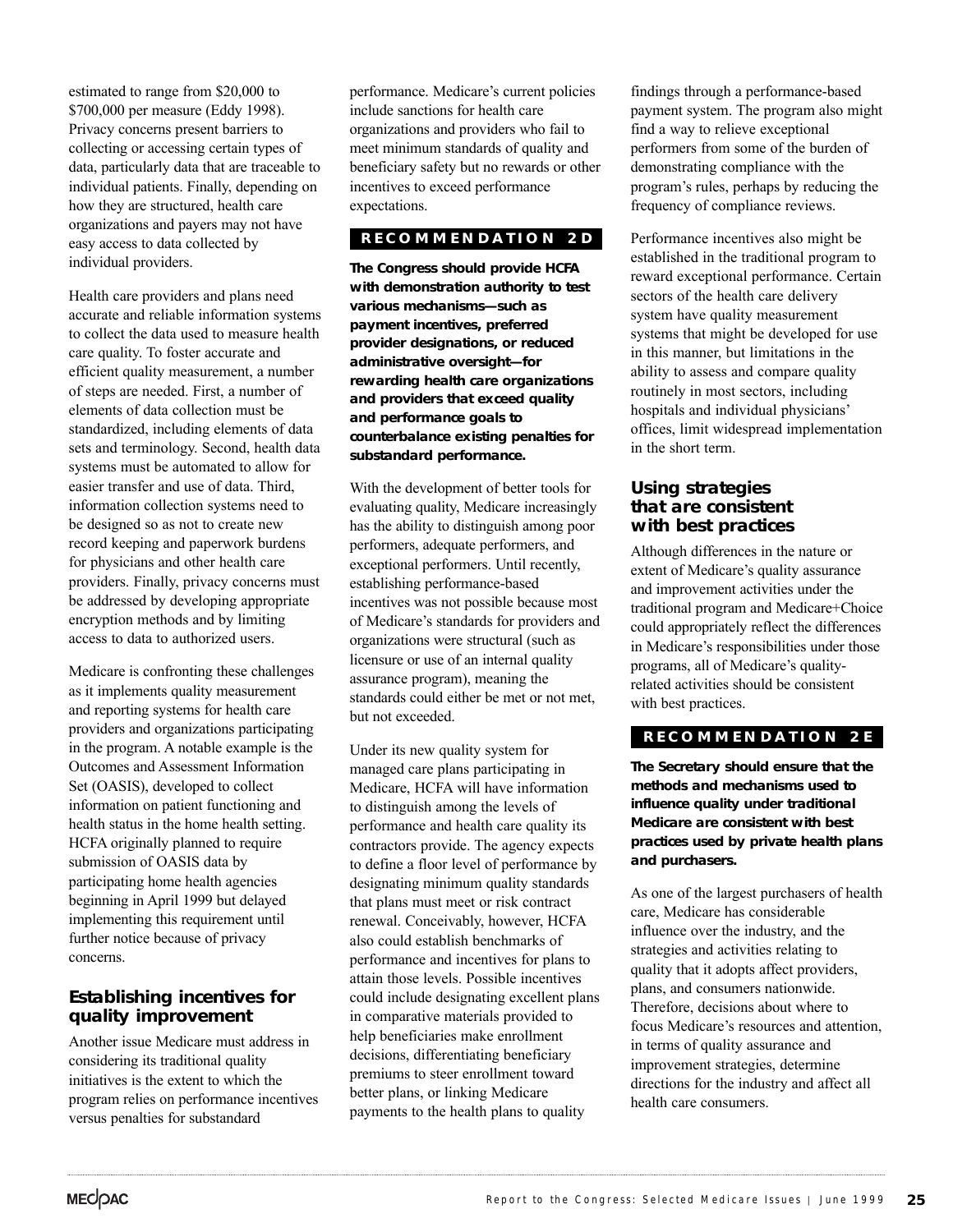Unfortunately, little is known about which quality assurance and improvement activities have a demonstrable and substantial impact on the quality of care. Carefully designed research initiatives and demonstrations of alternatives are needed to obtain and assess data on the effectiveness of these activities. Relevant information on the relative effectiveness of quality improvement activities may be forthcoming. The Agency for Health Care Policy and Research plans to award up to \$2 million in fiscal year 1999 to support as many as five studies to evaluate strategies for improving health care quality—such as continuous quality improvement, use of regulations, behavioral interventions, and educational interventions—that are now widely used by organized quality improvement systems. Pending better information, Medicare should take steps to ensure that its quality initiatives are both consistent and coordinated with the practices of other influential purchasers and plans to avoid sending mixed signals to the health system without due cause.

### **Strengthening quality systems in traditional Medicare**

Medicare, like other purchasers and health plans, employs a variety of strategies to influence quality. At present, the strategies used for traditional care arrangements differ substantially from those used for managed care. Medicare's quality activities also differ from those of private purchasers and plans that have been recognized for leadership, particularly in that the program has to date made limited use of quality-based purchasing and quality-oriented management techniques.

### **Ensurer of safety/beneficiary protector**

The role that characterizes the preponderance of Medicare's past and current quality-related activities is that of ensurer of beneficiary safety. In this capacity, the program has established ground rules for health care providers and plans that serve beneficiaries, systems for addressing grievances and appeals, and a quality-policing function. The roles of private-sector purchasers and plans have evolved somewhat differently.

#### **Medicare's conditions of participation**

Ground rules for serving Medicare beneficiaries, known as conditions of participation (COPs), vary considerably by type of health care provider or organization. At present, any provider or organization that meets HCFA's ground rules is eligible to participate in the program unless specifically excluded, a process that normally occurs only when egregious violations have been found and following an administrative procedure that provides due-process protections for the provider in question.

Many of Medicare's participation requirements were established to serve as proxies for quality or to otherwise serve as consumer protections because—until quite recently—few tools were available to assess the quality of health care beneficiaries receive and little was known about techniques for influencing that care. Perhaps the best example of such a requirement is Medicare's so-called 50-50 rule for participating health plans, which capped enrollment of publicly insured (Medicare and Medicaid) beneficiaries at 50 percent of a plan's total enrollment. Many program stakeholders found this requirement to be of questionable value as a quality proxy. Judging it to be obsolete with the development and use of better quality-assessment mechanisms, the Congress eliminated the 50-50 rule under the Balanced Budget Act of 1997 (BBA).

The net effect of Medicare's COPs, including those designed as consumer and patient protections or to serve as safeguards against quality problems, has been to establish a floor or baseline of minimum quality. In the past, this floor was largely determined by adherence to

minimum structural requirements, such as licensure and maintenance of an internal quality improvement system. Such requirements are sometimes questioned, however, because the relationship between structural features and patient outcomes has not been adequately studied. For most providers, including physicians and hospitals, structural requirements still determine the floor. With the implementation of new Medicare+Choice requirements, however, HCFA expects to base the floor for health plans partly on objective assessments of actual performance.

Medicare presently uses different approaches to monitor providers' and plans' compliance with program requirements. Health care facilities demonstrate their compliance with COPs by obtaining either accreditation from an approved private-sector entity or certification from a state agency that has a contractual relationshp with HCFA. HCFA now monitors Medicare+Choice plans' compliance with program requirements through site visits conducted by agency personnel, although private accreditation is likely to play a role in health plan monitoring in the future. The BBA authorized the agency to accept private accreditation by approved entities in place of direct oversight for some, but not all, of the quality-related requirements established in legislation. HCFA will define a process for assessing which accrediting bodies have standards and review mechanisms that are at least as stringent as Medicare's.

#### **Accreditation and credentialing in the private sector**

Accreditation and credentialing standards serve as private-sector analogs to Medicare's COPs. These standards do not always serve as floors, however. In some cases, accreditation is designed to distinguish top performers.

A growing number of large purchasers require the plans they contract with to attain accreditation from a private standard-setting body, although most purchasers as yet do not (Gabel et al.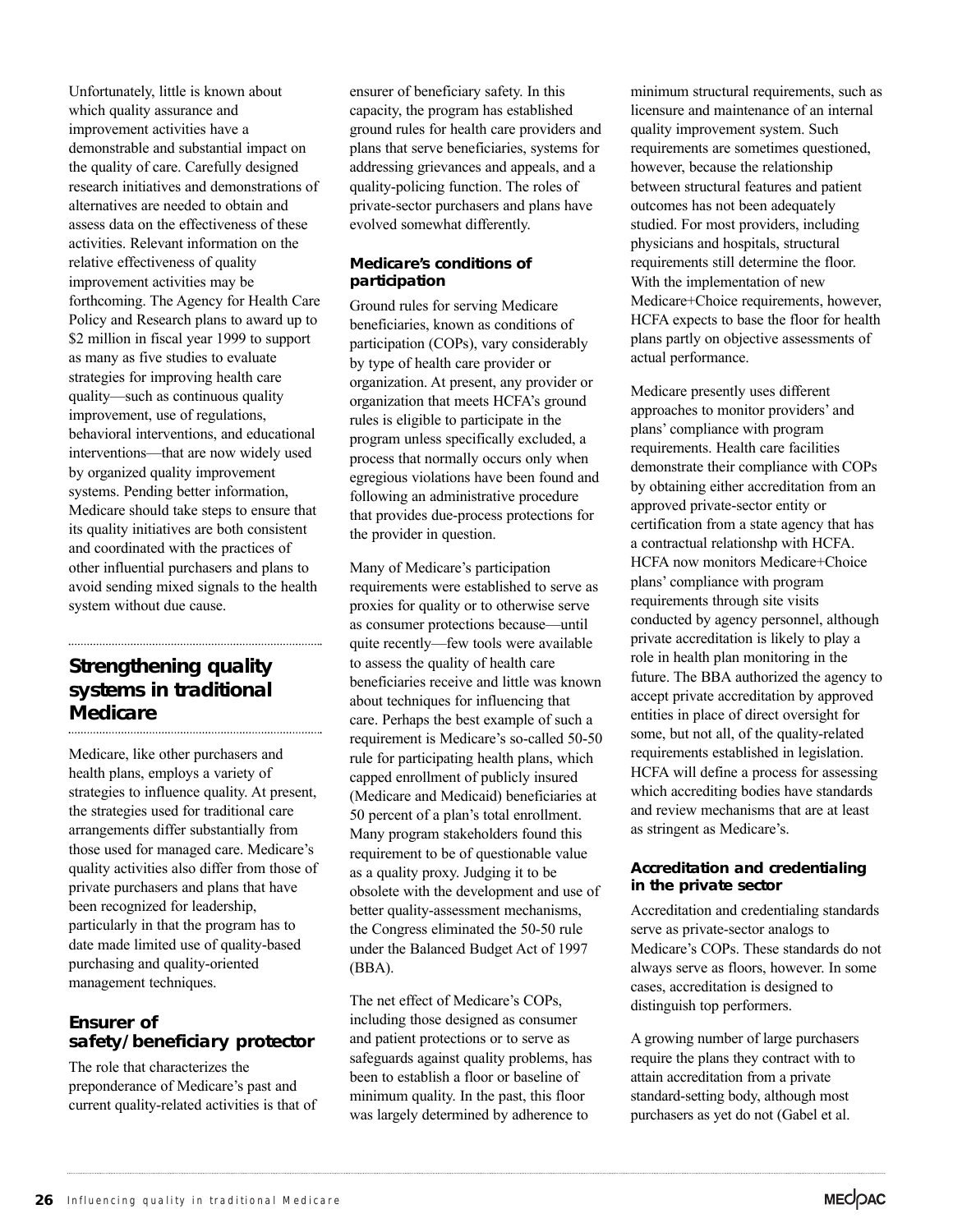1998). Medicare's COPs tend to lag private accreditation standards, in part due to infrequent updating of the COPs and the extensive public comment process required under Medicare. For example, HCFA's COPs for hospitals, last updated in 1986, do not require hospitals to measure and report to HCFA on the quality of care they furnish. The predominant hospital accrediting body, the Joint Commission on Accreditation of Healthcare Organizations, on the other hand, has recently added such requirements. A notable exception to this rule of lagging the private sector occurred with the introduction of QISMC standards for health plans participating in Medicare, in which Medicare went beyond privatesector standards established by the National Committee for Quality Assurance by requiring that plans demonstrate actual quality improvement.

Credentialing programs are used by health care facilities and health plans to check practitioners' qualifications and background against defined structural requirements (such as board certification). Although these programs do not currently include measures of health care quality, the American Medical Association (AMA), through its American Medical Accreditation Program, is defining measures that could be used in a national program designed to replace multiple duplicative credentialing programs. In this effort, the AMA is working closely with the specialty societies and other groups that are defining appropriate performance measures for medical professionals.

#### **Systems for grievances and appeals**

Medicare's systems for addressing beneficiary grievances and appeals differ for managed care and the traditional program. For managed care enrollees, Medicare's systems constitute an external process that supersedes the internal

processes plans have for resolving coverage concerns and other types of complaints. For beneficiaries in the traditional program, Medicare's systems are the first venue for addressing beneficiaries' concerns about the program or its providers.7 Medicare's quality improvement organizations provide a forum for investigating beneficiary complaints about the quality of their care.

Use of grievances and appeals systems varies considerably in the private sector. Nearly all plans offer internal grievance and appeals processes to resolve members' complaints and to provide an outlet for reconsidering coverage or payment decisions. However, as ongoing debate over the potential enactment of a patients' bill of rights demonstrates, there is by no means universal agreement on the need for a binding external system for appealing coverage decisions.

#### **Quality policing**

Medicare has scaled back its role in actively seeking and redressing individual instances of substandard care. This function was historically delegated to peer review organizations, state-based groups of medical professionals, quality experts, and statisticians. Until recently, these organizations served primarily as case reviewers, investigating individual instances of hospital care suspected to be substandard, and levying financial penalties or, in certain cases, beginning a process of program exclusion. With the significant changes in these organizations' functions that HCFA has gradually implemented over the past six years, their responsibilities for case review have greatly diminished. At present, HCFA estimates that each QIO initiates approximately four inquiries a year to follow up on investigations that have yielded evidence of serious violations, and that about one case per QIO per year results in provider exclusion, fines, or other sanctions.<sup>8</sup>

Although private-sector purchasers do not normally adopt a quality-policing role per se, health plans do so in the form of prior authorization and utilization review programs. These programs are generally set up internally or under contractual arrangements to provide a check on providers' decisions about appropriateness of services or referrals to specialists.

#### **Quality improvement partner**

The idea of collaborative activities geared toward quality improvement is relatively new to both Medicare and the private sector.

#### **Plans' and purchasers' collaborative quality improvement activities**

Health plans often work with network providers to improve quality by developing and disseminating practice guidelines, conducting provider profiling and feedback, and sponsoring educational programs (Gold et al. 1995). Use of such activities is more extensive in the more tightly structured plans. Also, these efforts may be focused more or less on quality concerns than cost control.

Some private purchasers have also developed collaborative relationships with their contractors in efforts to improve quality. Xerox, for example, instituted an active health benefits management program several years ago, in which the company developed longterm contracts with plans and worked with them to define concrete goals and activities for improving employees' health. This type of activity is now being carried out by only a small group of large employers and purchasing cooperatives, however.

<sup>7</sup> Beneficiaries can apply to an administrative law judge to appeal coverage decisions made by Medicare's carriers or fiscal intermediaries.

<sup>8</sup> Provider groups and others have raised concerns that the new payment error prevention program—which requires QIOs to address unnecessary hospital admissions and miscoding—could instigate a return to adversarial relations between providers and QIOs. HCFA, however, states that the program will emphasize correction of mistakes and education of the provider community rather than investigation of fraud.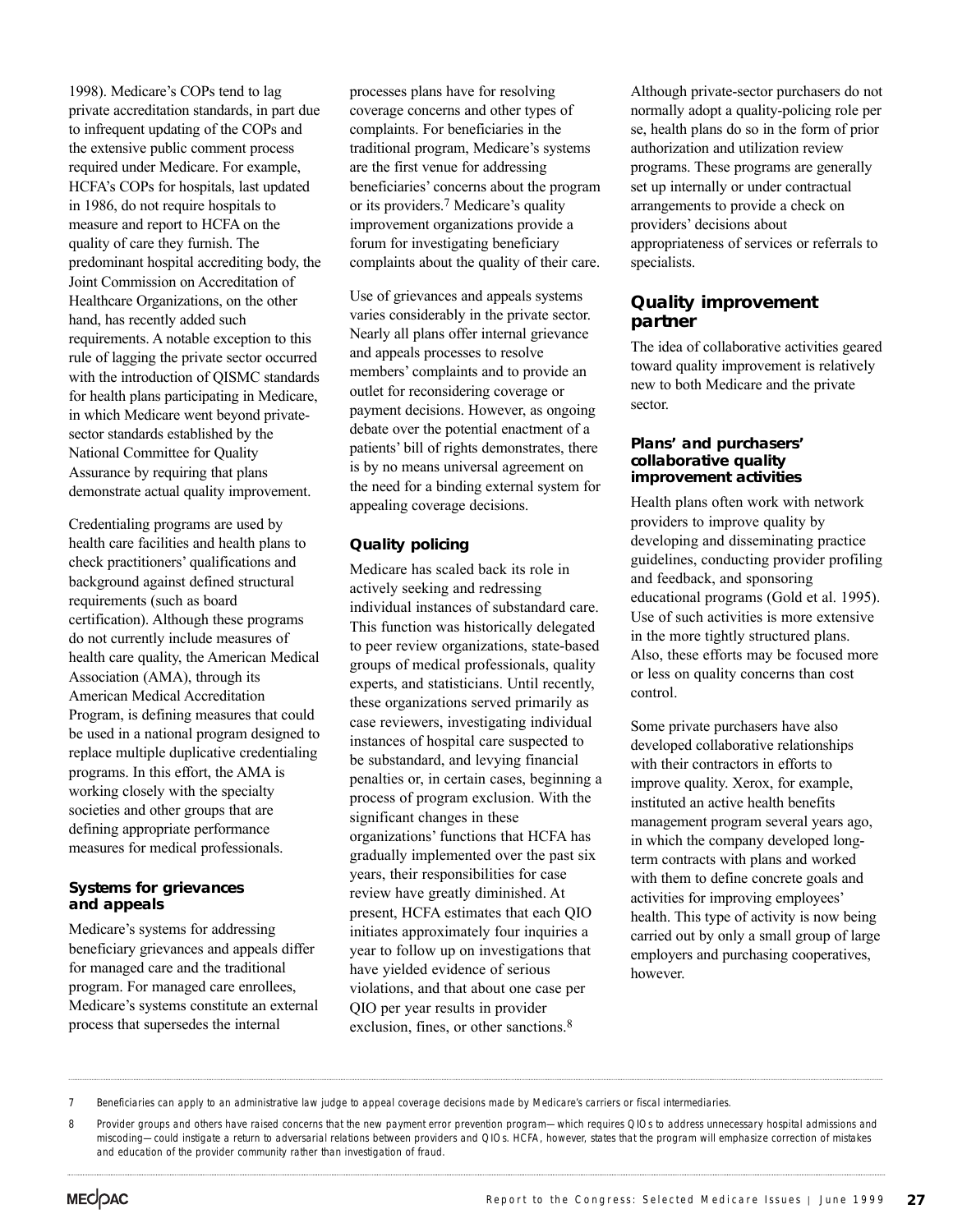#### **Medicare's quality improvement partnerships**

Medicare's recent steps to become a quality improvement partner are best represented by the change in responsibilities of Medicare's state-based contractors for external quality assurance (Jencks and Wilensky 1992). In contrast to the former PROs, which reviewed individual cases and made retrospective assessments of quality problems, QIOs undertake focused quality improvement activities, provider profiling, and educational activities in conjunction with local providers.

Up until the contractual cycle beginning this year, each of Medicare's QIOs developed and implemented its own quality improvement projects individually, operating under the notion that the organizations were best situated to work with local providers to identify specific quality concerns. Under the new arrangements, HCFA establishes national quality improvement projects, and QIOs are under contractual obligation to demonstrate quality improvement at the state level in beneficiary health and functional areas defined by HCFA.

The role of the QIOs in evaluating the care provided in individual physicians' offices and through managed care plans participating in Medicare is still evolving.9 Traditionally, the organizations developed contractual relationships with hospitals that enabled them to obtain information from medical records and to keep information confidentially without concerns about plaintiffs' attorneys when malpractice suits might be pending. Entering into such relationships is, and has always been, voluntary, however. Under QISMC, managed care plans have incentives to work with QIOs on national quality improvement projects because they can save much of the cost of developing quality measures and defining data requirements independently. Proposed new conditions of participation for hospitals would create similar

incentives. Individual physicians can volunteer to participate in practice profiling and other projects to improve the quality of ambulatory care.

Although available studies do not use uniformly rigorous methodology, they suggest that the QIOs' collaborative projects have resulted in measurable quality improvement. In a study of the results of the contractors' efforts under the 1996-1999 contracting cycle, HCFA found that 87 percent of the projects for which final results were available had improved quality by at least one measure (HCFA 1998). The significance of those findings is difficult to characterize, however, since each project used different improvement objectives, interventions, and quality measures. Results from the pilot project to test the QIOs' first national improvement project, which targeted heart attack care in four states, showed improvement across all quality indicators studied, with aspirin use increased from 84 percent to 90 percent and beta-blocker use increased from 47 percent to 68 percent, for example (Marciniak et al. 1998).

# **Quality-oriented health care management**

As part of efforts designed to affect costs and/or quality, private health plans sometimes use tools such as disease management, in which patients with certain chronic illnesses are given special attention through particular monitoring, measurement, and care management activities; and case management, in which unusual or outlier cases receive monitoring and active intervention by an assigned manager who is sometimes authorized to work outside normal plan coverage or network parameters.

Research now getting under way is likely to shed some light on the extent to which these programs contribute to improved health outcomes or costs savings. A threeyear study cosponsored by the Agency for Health Care Policy and Research and

the National Institutes of Health represents the first randomized controlled trial comparing costs and patient outcomes for asthma patients in a disease management program to those for patients obtaining usual care.

In its efforts to improve quality under the traditional program, Medicare does not now use many of the tools available to private health plans for managing care, although the program has taken steps to prepare for future use. The BBA required HCFA to test and evaluate the use of case management and other models of coordinated care to improve the quality of care for chronically ill beneficiaries enrolled in traditional Medicare and to reduce program spending. Demonstrations are to be conducted in at least nine sites. Under a contract with Mathematica Policy Research, Inc., HCFA is now identifying best practices for coordinating care in the private sector and plans to assess the extent to which such programs could be used under traditional Medicare. In the BBA, the Congress also authorized the Secretary to expand the demonstration and to implement components of the projects into Medicare permanently, based on evaluation findings. The BBA also provided for coverage of diabetes selfmanagement training services under Medicare. This coverage addition offers an opportunity for evaluating the utility of such coverage for a specific population with chronic illness.

#### **Accounting for quality in purchasing and payment arrangements**

Without changes in law, limits on HCFA's ability to act as a prudent purchaser of health care will constrain efforts to influence quality under traditional Medicare although, under demonstration authority, the program may have opportunities to test active purchasing approaches that it could not otherwise implement.

<sup>9</sup> End Stage Renal Disease (ESRD) Networks—which promote continuous improvement in the quality of renal dialysis care and undertake other tasks relating to ESRD program administration—serve in a role similar to that of the QIOs. See Chapter 8 for an analysis of ESRD quality issues.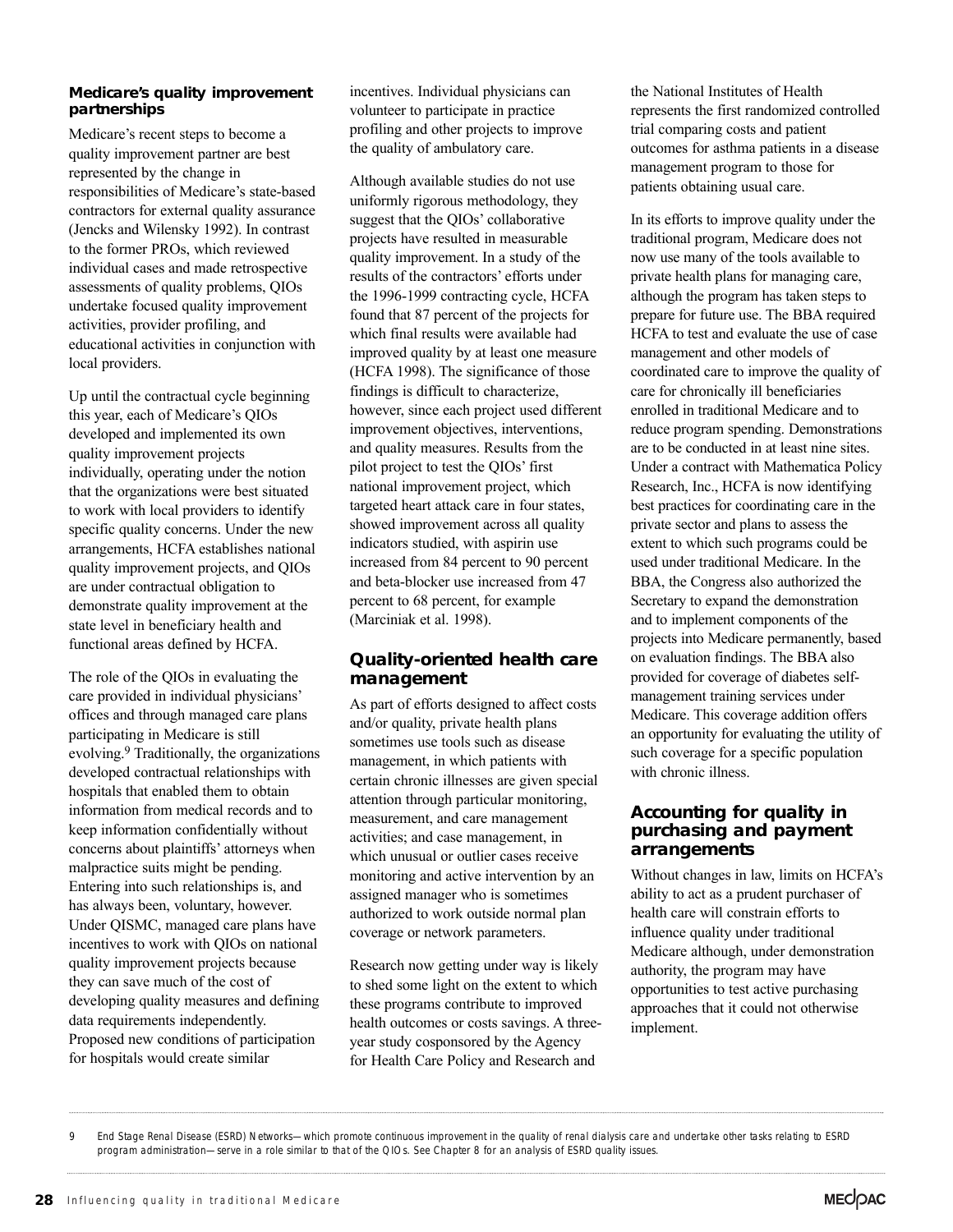#### **Private sector use of qualitybased purchasing activities**

As yet, remarkably few private-sector purchasers use purchasing strategies to improve the quality of care they buy. A 1997 study by the General Accounting Office showed that although large purchasers now commonly request data from plans to document the quality of care, few purchasers incorporate such information into their contracting decisions or payment arrangements.

A few notable exceptions serve as models for quality-based purchasing initiatives that Medicare might consider in the future, however. For example, the Pacific Business Group on Health adjusts payments to plans based on their performance in providing preventive care. The Leapfrog Group, a coalition of purchasers concerned with improving health care quality, is developing selective contracting strategies designed to steer patients to certain service providers, drawing on research that shows a high correlation between volume and outcomes of certain services.

While no rigorous evidence of the effects of prudent purchasing strategies on quality has been developed, some research suggests that purchasers who use those strategies believe them to be beneficial. In a recent study of four large health care purchasers that use qualityrelated information (such as accreditation reports, quality measures, and satisfaction survey results) in making their purchasing and payment decisions, the General Accounting Office found that the purchasers associated those activities with improvements in access to care and employee satisfaction, as well as with cost savings (GAO 1998).

Health plans also have opportunities to act as quality-based purchasers, particularly by considering performance in defining and refining provider networks. However, most of the limited research on plans' contractual

arrangements with providers suggests that market pressures that reward plans with large or loose networks, combined with cost constraints, still play predominant roles in defining networks (Gold et al. 1995, Hurley et al. 1996).

#### **Quality-based purchasing by Medicare**

Use of quality-based purchasing activities is now quite limited in Medicare. Other than requiring conditions of participation, such as licensure, to be met, HCFA has not traditionally incorporated information about health care quality and performance into its decisions about which health plans and providers can participate in the Medicare program. The agency also has not tried to differentiate plans or providers on the basis of their demonstrated quality or performance in making purchasing or payment decisions. Before initiating QISMC, HCFA also had not provided incentives for health care providers or health plans either to improve the quality of care they furnish or to meet minimum performance levels. In fact, the agency has been criticized for failing to take sufficient action against health plans that failed to fulfill the terms of their contracts (GAO 1995, GAO 1991a, GAO 1988) and against hospitals consistently found to be out of compliance with conditions of participation (GAO 1991b).

Most of HCFA's prudent purchasing initiatives focus on the managed care program, under which the agency faces fewer legislative constraints. For example, the program's new quality improvement system for managed care requires coordinated care plans participating in Medicare+Choice to demonstrate that they improve quality and meet minimum levels of quality as shown by defined performance measures. Plans that fail to do so risk exclusion from the program. Medicare's competitive pricing demonstration, which is testing the effects of allowing health plans to influence payment rates through

bidding, also provides a way for Medicare to test use of quality-based purchasing techniques under managed care. HCFA's demonstration advisory committee recommended that the agency consider withholding a small percentage of savings obtained as a result of the competitive bidding process, to be distributed among participating plans based on how well they achieve quality goals.

The Centers of Excellence demonstration represents Medicare's closest approximation of a preferred provider arrangement under the traditional program. Under the demonstration, HCFA contracts with a group of cardiovascular and orthopedic facilities to provide certain cardiovascular services or total joint replacement procedures under bundled payment arrangements. Hospitals compete to participate in the demonstration based on quality (defined primarily by volume of services provided), organizational capability, price, and geographic dispersion. Selected hospitals are designated as Centers of Excellence and are allowed to offer lower cost sharing, simplified claims processing, and lodging support as a means of attracting patients. Earlier experience with similar demonstrations for coronary artery bypass graft (CABG) and outpatient cataract surgical procedures showed opportunities for the program to achieve savings, if not quality improvements.10

HCFA's competitive pricing demonstration for durable medical equipment (DME) may provide information on Medicare's ability to be a price- and quality-conscious purchaser in the traditional program. Under the demonstration project, DME suppliers' bids will be evaluated based on the prices they will accept and evidence of the quality of their products. Losing bidders will be excluded from supplying DME to Medicare patients in the geographic areas included in the evaluation.

<sup>10</sup> The CABG demonstration achieved an estimated savings of nearly \$40 million for Medicare over 10,000 CABGs performed at seven sites. The cataract surgery demonstration, implemented at four sites in three cities, was estimated to save Medicare more than \$500,000 for some 7,000 surgeries.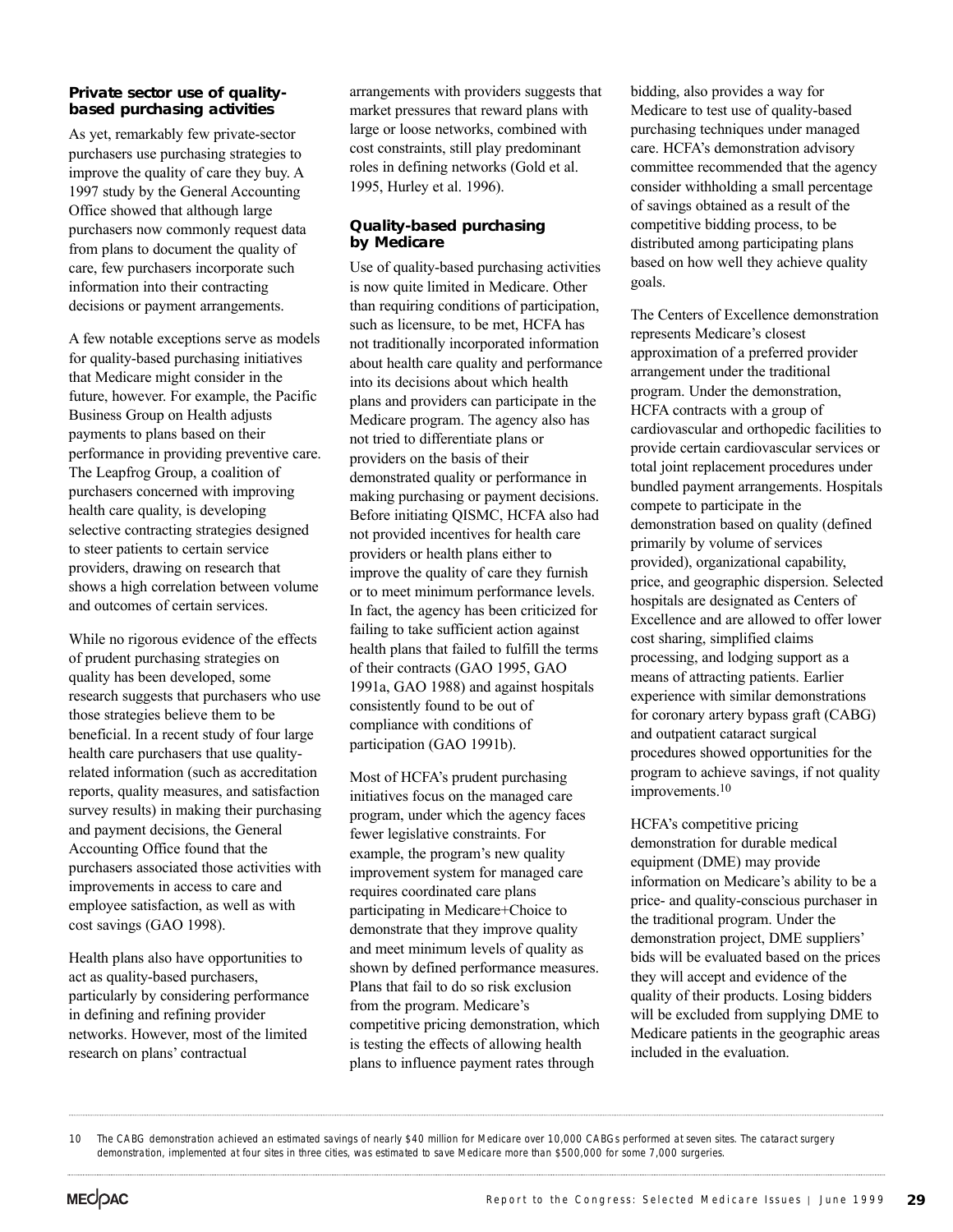#### **Consumer empowerment**

Medicare needs to take steps to advance beneficiaries' ability to make qualitybased decisions when choosing among health care providers. Although HCFA is taking steps to help beneficiaries choose between the traditional program and plans available under Medicare+Choice, similar efforts need to be extended to help beneficiaries choose among health care facilities and practitioners.<sup>11</sup>

#### **RECOMMENDA TION 2F**

**The Secretary should develop and disseminate consumer-oriented information on quality of care to help beneficiaries compare enrollment options and providers. This information should include geographic area-specific information on the quality of care furnished to beneficiaries enrolled in traditional Medicare and providerspecific information on the quality of care furnished by health care facilities and practitioners participating in the program.**

#### **Purchasers' and plans' efforts to empower health care consumers**

Employers and other purchasers who offer more than one health plan typically provide information to assist in health care choices but, as yet, they rarely include information designed to yield quality-based choices. One notable exception is the Federal Employees Health Benefits Plan, which was one of the first large purchasers to collect and analyze consumer satisfaction data for employee use in selecting plans. Xerox and GTE were also among the early pioneers in giving employees information on health care quality, providing report cards that include HEDIS performance measures and results of consumer satisfaction surveys.

With rare exceptions, health plans do little to help their enrollees make qualitybased decisions about which providers to choose. One such exception is Aetna

U.S. Health Care, which grades its primary care providers along dimensions such as patient satisfaction and adherence to plan standards, then provides those grades to interested enrollees. Similarly, PacificCare gave its members a quality and consumer satisfaction report card based on profiles of its participating physician groups. The health plan recently reported that members used those data in choosing a group to enroll with. Each of the groups scoring above the 32nd percentile gained members, while groups at the 25th percentile or below lost members (Medicine and Health Daily 3/11/99).

#### **Medicare's consumer empowerment efforts**

Although HCFA has traditionally provided for a number of activities—such as regulating health plan marketing materials and establishing processes and forums for resolving complaints and for making appeals of coverage and treatment decisions—that serve the beneficiary as a health care consumer, the program has not until recently played a significant role in helping beneficiaries to consider health care quality in deciding where and how to obtain services.

The most notable historical exception to this is the program's controversial experience in releasing hospital mortality data. Medicare published data on hospitals' mortality rates from 1986 until 1992, when it responded to concerns about data accuracy and adequacy of case-mix adjusters by ceasing to collect and report the data. One study showed that HCFA's release of patient mortality rates at individual hospitals had only a small effect on hospital use (Mennemeyer et al. 1997). For instance, patient discharges at one hospital with a death rate double that expected by HCFA dropped by less than one per week in the first year following publication of that rate. However, the underlying reasons for the lack of impact, such as insufficient

consumer awareness or a discounting of the findings by providers, are unclear. By contrast, a study of the effects of releasing data on cardiac surgery outcomes in New York State from 1990 to 1993 found that hospitals and surgeons with better outcomes experienced higher rates of growth in market share. Researchers attributed that growth to use of the information both by patients and referring physicians (Mukamel and Mushlin 1998).

The BBA expanded HCFA's role in beneficiary empowerment considerably by requiring the agency to give beneficiaries information to use in choosing among traditional Medicare and Medicare+Choice plans, including information designed to help beneficiaries judge quality of care.<sup>12</sup> Directly providing for informed beneficiary choice is a new responsibility, however. HCFA has already established a "Medicare Compare" site on the World Wide Web that offers basic comparative information on the Medicare program, managed care options, and individual plans available. The Web site also has some data on health care quality from consumer surveys and performance measurement initiatives. Beginning with the full national information campaign in the fall of 1999, HCFA will mail such information to all beneficiaries and will operate a toll-free telephone information line to answer beneficiaries' questions. The agency is also working with national and local consumer advocacy groups to provide additional beneficiary assistance.

#### **Types of information needed by Medicare beneficiaries**

For beneficiaries to become informed health care consumers, two types of information are needed:

• geographic area-specific information on the quality of care obtained by traditional Medicare enrollees (to help beneficiaries compare enrollment options), and

```
11 See Chapter 4 for MedPAC's recommendations for structuring and fostering informed beneficiary decisionmaking under Medicare+Choice.
```
12 The National Medicare Education Program is described and assessed in Chapter 4 of this report.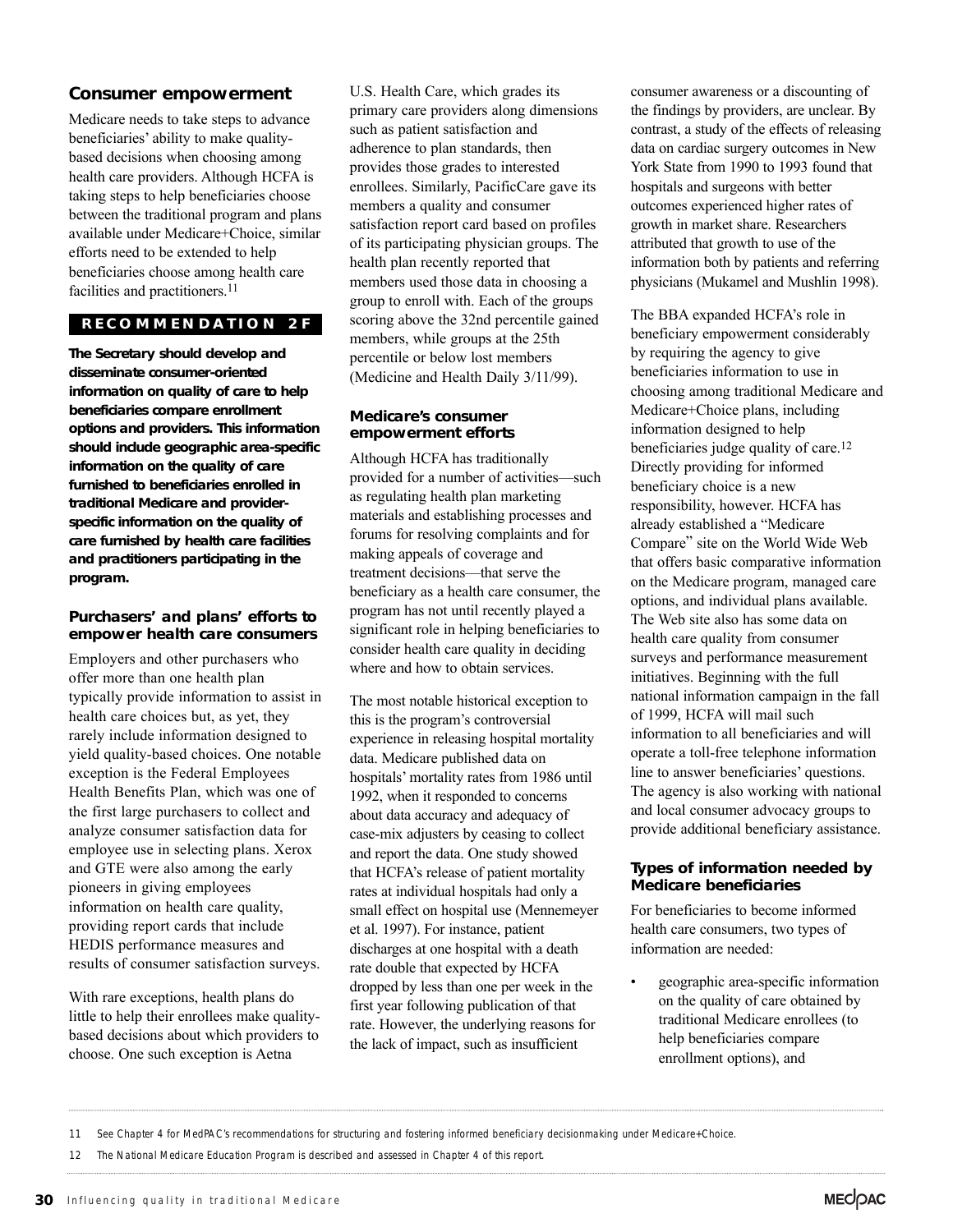• information on the quality of care provided at specific facilities and by individual practitioners or groups of practitioners (to help beneficiaries choose providers).

In order to use information on quality in their health care decisions, beneficiaries must have information that they believe is relevant to the level of choice they face. Medicare is now developing comparative information on the quality of care provided through coordinated

care plans, and it is in the process of testing its ability to develop comparable information on quality of care under the traditional program, as required by the BBA. Under a contract with Health Economics Research, Inc., Medicare is evaluating whether reliable information can be generated by using HEDIS measures and the Health Outcomes Survey at the national, local, and physician group-practice level. The contractors' first annual report on the study's progress suggests that numerous

technical constraints—notably problems with populations too small for analysis make many measures unreliable at the physician group-practice level and even at the local level (the two levels likely to be of greatest interest to beneficiaries) (McCall et al. 1998). However, national data on quality under Medicare may not be sufficiently compelling to factor into beneficiaries' enrollment decisions. ■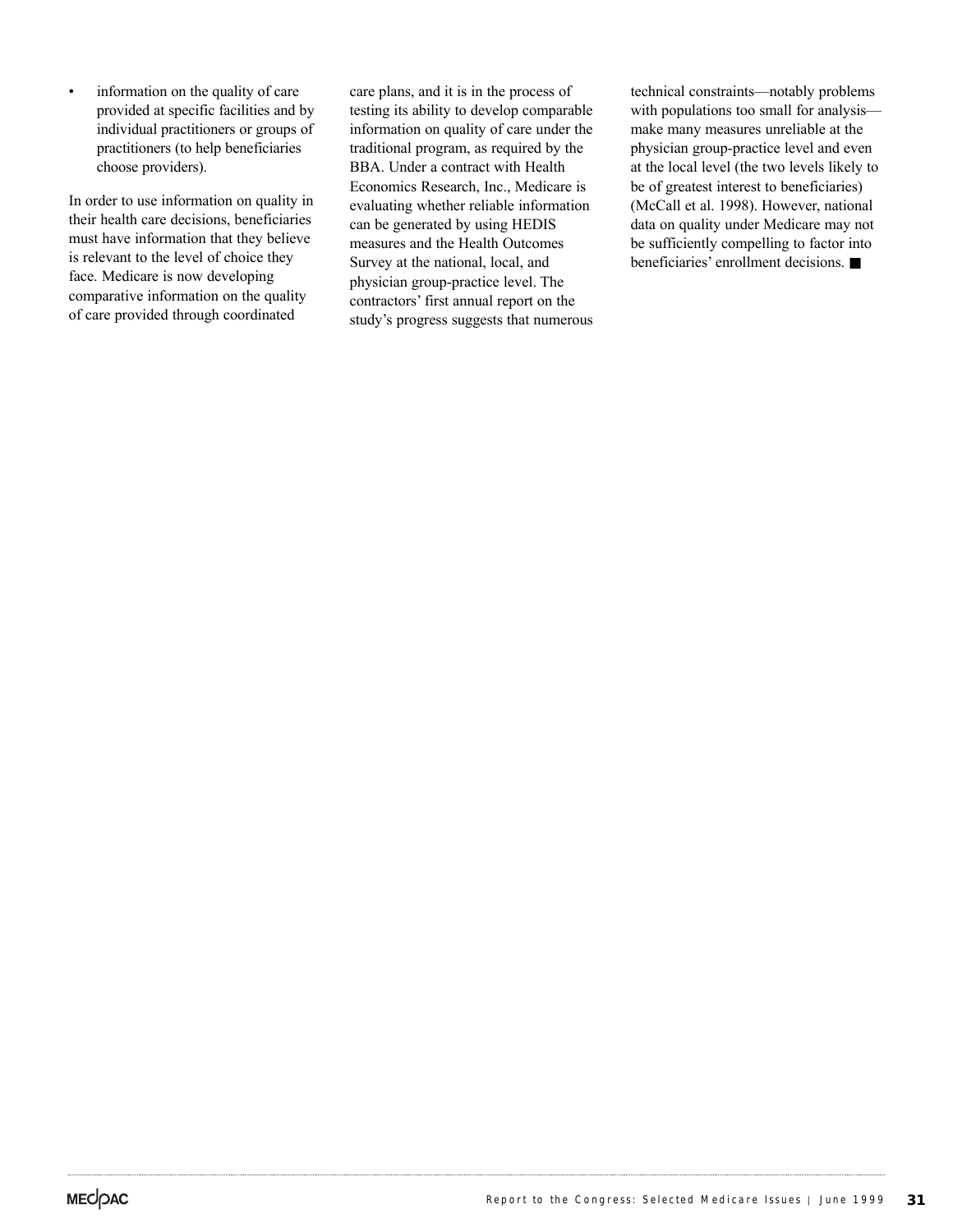# **References**

Chassin MR, Galvin RW, the National Roundtable on Health Care Quality. The urgent need to improve health care quality, Journal of the American Medical Association. September 16, 1998, Vol. 280, No. 11, p. 1000–1005.

Eddy DM. Performance measurement: problems and solutions, Health Affairs. July/August 1998, Vol. 17, No. 4, p. 7–25.

Etheredge L. Testimony before the National Bipartisan Commission on the Future of Medicare. Washington (DC). August 10, 1998.

Gabel JR, Hunt KA, Hurst K. When employers choose health plans: do NCQA accreditation and HEDIS data count? New York, The Commonwealth Fund. September 1998.

General Accounting Office. Health care quality: implications of purchasers' experiences for HCFA, No. HEHS-98-69. Washington (DC), GAO. June 1998.

General Accounting Office. Health insurance: management strategies used by large employers to control costs. No. HEHS-97-71. Washington (DC), GAO. May 1997.

General Accounting Office. Medicare: increased HMO oversight could improve quality and access to care, No. HEHS-95-155. Washington (DC), GAO. August 3, 1995.

General Accounting Office. Medicare: HCFA needs to take stronger actions against HMOs violating federal standards, No. HRD-92-11. Washington (DC), GAO. November 12, 1991a.

General Accounting Office. Health care: actions to terminate problem hospitals from Medicare are inadequate, No. HRD-91-54. Washington (DC), GAO. September 1991b.

General Accounting Office. Medicare: experience shows ways to improve oversight of health maintenance organizations, No. HRD-88-73. Washington (DC), GAO. August 17, 1988.

Gold M, Hurley R, Lake T, et al. Arrangements between managed care plans and physicians: results from a 1994 survey of managed care plans. Selected External Research Series, No. 3. Washington (DC), Physician Payment Review Commission. February 1995.

Health Care Financing Administration. PRO results: bridging the past with the future. Baltimore (MD). September 1998.

Hurley R, Lake T, Gold M, Almond D. Arrangements between managed care plans and physicians II: a follow-up on the analysis of 1994 survey data and site visit information. Selected External Research Series, No. 6. Washington (DC), Physician Payment Review Commission. June 1996.

Jencks SF, Wilensky GR. The health care quality improvement initiative: a new approach to quality assurance in medicare, Journal of the American Medical Association. August 19, 1992, Vol. 268, No. 7, p. 900–903.

Lohr, KN, ed. Medicare: a strategy for quality assurance, Vol. 1. Washington (DC), National Academy Press. 1990.